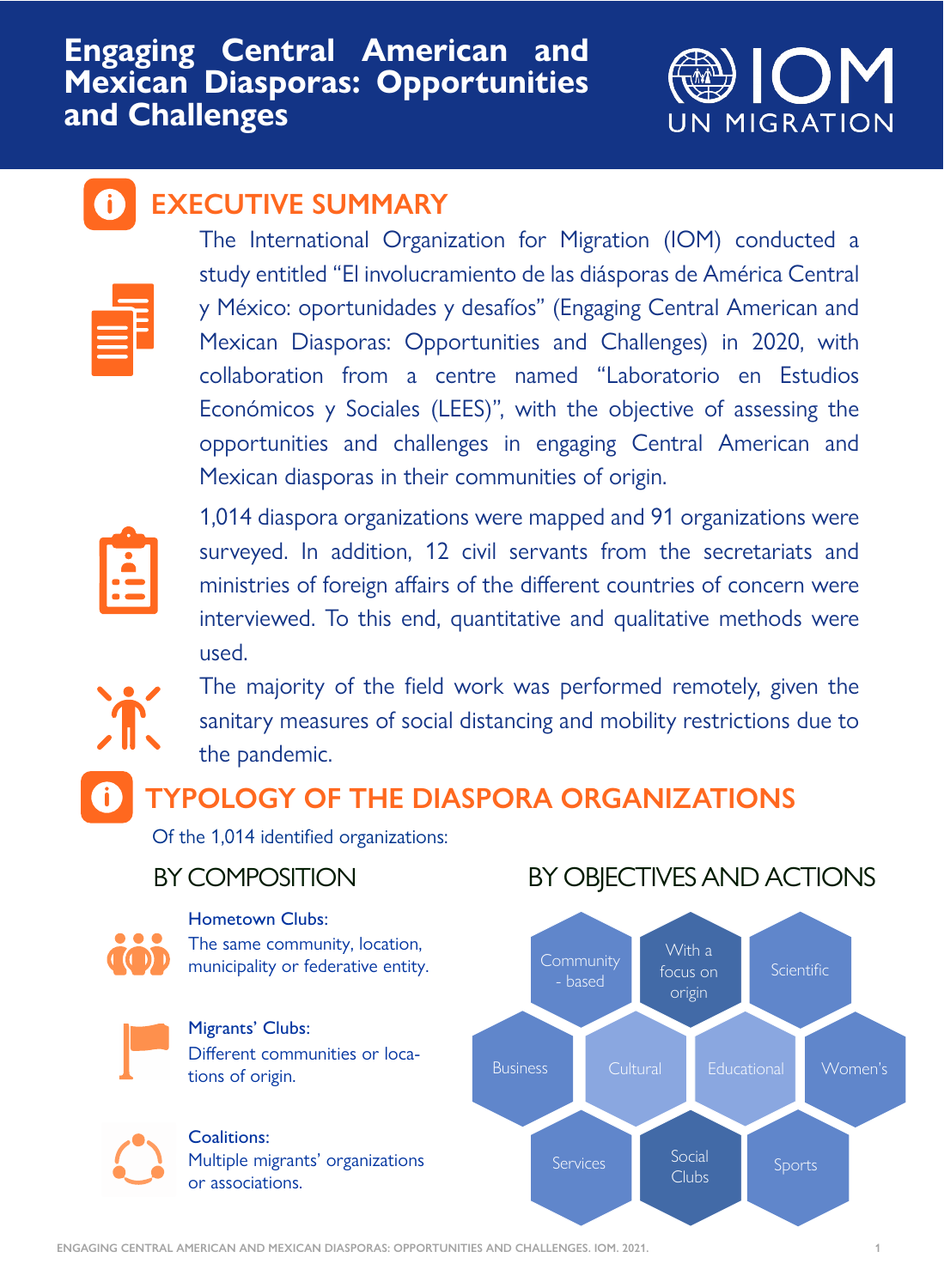**MAIN CHARACTERISTICS**

The survey was conducted with a non-representative sample of 91 organizations. Therefore, the information that was gathered should not be generalized, and erroneous and biased interpretations and affirmations should not be made. Based on the results from the survey, the following characteristics of the diaspora organizations can be highlighted:

**COALITIONS**

7% of the sample are coalitions

#### **A SINGLE COUNTRY OF ORIGIN**



24% have members from a single country of origin

### ORIGIN AND GEOGRAPHIC DISTRIBUTION OF THE ORGANIZATIONS

In addition to collecting information on 91 organizations, the characteristics of the 1,014 identified diaspora organizations were mapped. The numbers of identified organizations, by country of origin and geographic distribution, are included below:



51 to 100

101 to 200

More than 200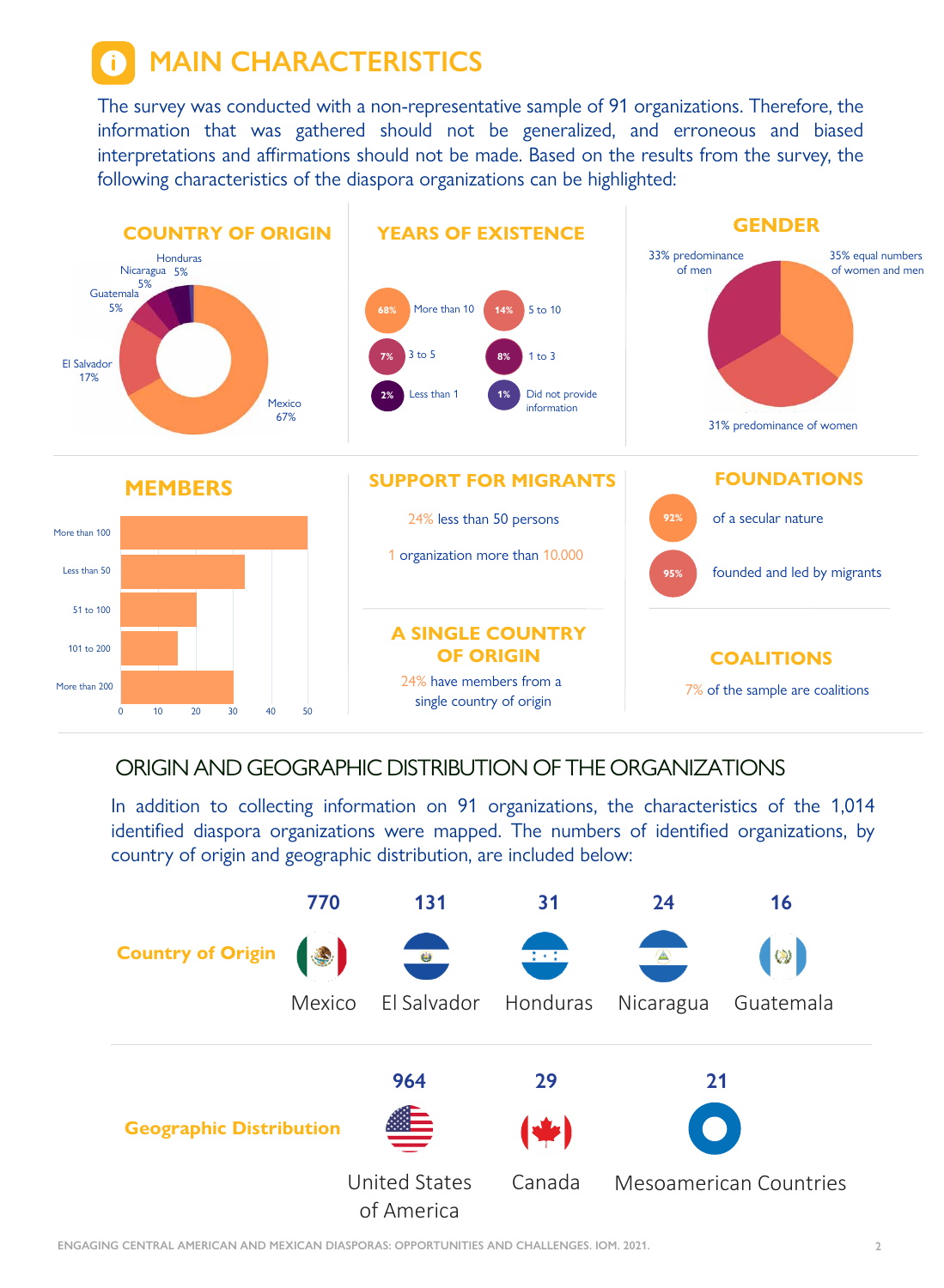# **ORIGIN OF THE ORGANIZATIONS**

In order to understand the relationship between the diaspora organizations and their countries of origin, an analysis was performed of the reasons why the organizations had been established.



### **MEXICO**

**In the case of Mexico, these groups were established with the objective of seeking a better environment for their families, or simply based on a feeling of rootedness and nostalgia, as well as the establishment of co-investment projects aimed at helping their communities of origin.**

**Salvadorans abroad established organizations that sent collective remittances to finance improvements in their communities of origin. Eighty-two percent of the Salvadoran organizations identified themselves as Migrants' Clubs; that is, they are composed of individuals from different communities of origin.**



4

### El SALVADOR

**The groups were mainly established in the 1980s. In the case of the Guatemalan diaspora, the high numbers of refugees and displaced persons during this period led to the establishment of organizations, while for Honduras, the main driver was the natural disaster caused by Hurricane Mitch in 1998.**



### GUATEMALA AND HONDURAS



**The Nicaraguan diaspora began in the US in the late 1970s and early 1980s, as a result of the migration due to the internal conflict experienced in Nicaragua during** 



### NICARAGUA

## **CONNECTION WITH AND SUPPORT FROM GOVERNMENTS**

Consular services and embassies are the institutional links between national governments and the diasporas of their countries. It was identified that national governments have established stronger links with their diasporas through the following:



**The establishment of a regulatory framework for diasporas is very important, in order to ensure the human rights and political participation of the diasporas.**

**Consular offices are the main means of national governments to provide protection and support to their diasporas.**



**The governments of Belize, El Salvador, Guatemala, Honduras and Mexico have taken an important step through the establishment of a specific unit focused on maintaining the links with their respective diasporas.**

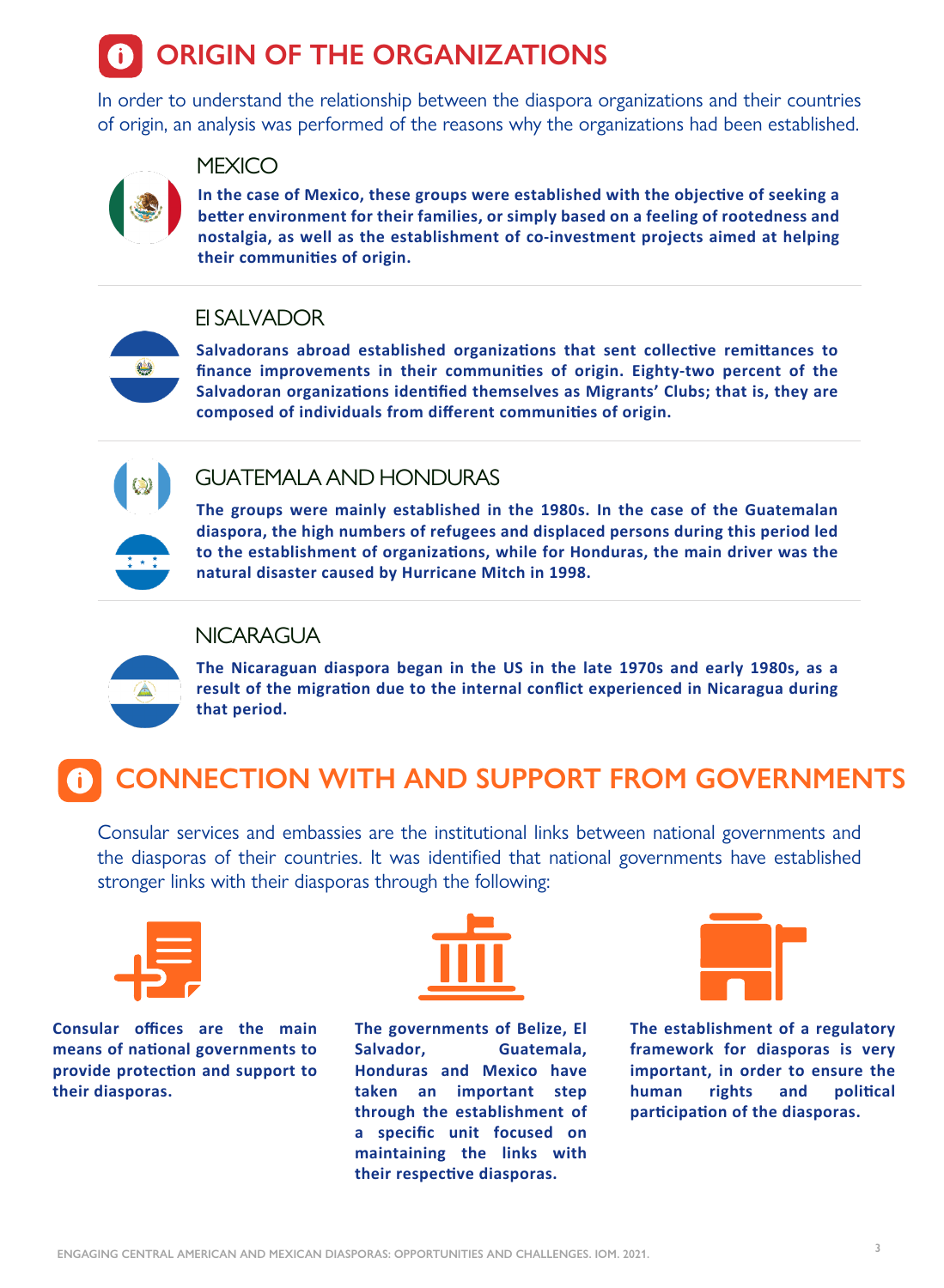## *INVOLVEMENT MECHANISMS*

The sending of remittances is the main indirect contribution mechanism of diaspora organizations in the Mesoamerican region. Remittances are very important in the economies of these countries. The possibility to promote the use of collective remittances is an opportunity for local and national governments to implement co-investment programmes aimed at the development of the communities of origin.

### **MEXICO**



After the learning process of the organizations that took place from the 1960s to the 1990s in regard to actions aimed at implementing basic infrastructure projects in their communities of origin, the Federal Government institutionalized this co-investment strategy for development in 2002 through the establishment of the 3x1 Programme for Migrants, implemented by the Secretariat of Social Development. The programme grew and was executed during a period of 17 years; however, in 2020 it disappeared. In the first two years, the amounts budgeted by the Federal Government were relatively low, although from the first year of the programme's existence the number of projects executed was significant: 924 projects. In 2008, the number of projects had increased to 2,457. However, this number decreased to 1,058 in 2018.

#### $\overline{a}$ HONDURAS







Salvador, a programme named "Unidos por la Solidaridad" (United for Solidarity) was established in 2002. The programme was based on a competitive funding scheme. Until June 2004, a total number of 45 projects had been executed under the programme, for an amount of US\$11,45 million. Of these funds, US\$2,13 million were contributions from organizations of Salvadorans abroad.

The "Remesas Solidarias y Productivas" (Supportive and Productive Remittances) programme was established in 2010, with the objective of attracting funds from associations of Hondurans in the US for co-investment projects aimed at improving the conditions in their communities of origin. Until 2017, 17 community projects had been executed. Honduran diaspora organizations contributed more than US\$100,000 to these projects.

### El SALVADOR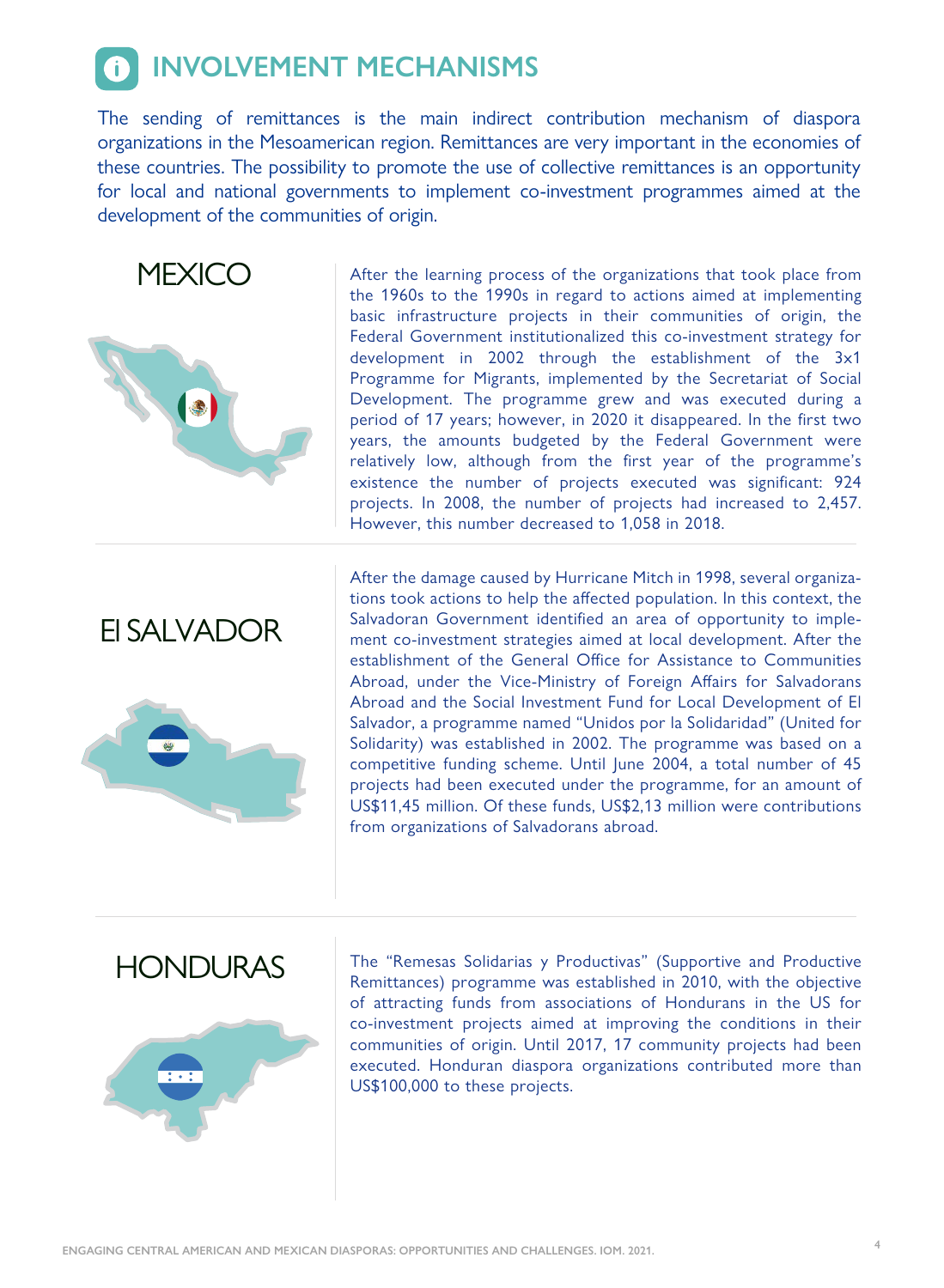

•The main needs and opportunities for improvement of the diaspora organizations include the following, among others:



**- Improving the capacity for advocacy aimed at the agenda of the countries of destination.**

Significant challenges were identified through the mapping of Central American diasporas, which need to be faced by governments in the region in seeking to strengthen the links with their respective diasporas. The challenges include the following:



**- Strategies to adjust to changes in migration legislation and policies.** 

- **Cohesion and trust among diaspora communities;**
- **The need to include a gender perspective into the work of the organizations;**
- **Recognition in countries of origin and destination;**
- **Expressions of xenophobia and lack of knowledge of the language of the host country could affect the work of the organizations.**



**- Limited interest in becoming members of the organizations when the priorities are seeking employment and generating income.**



1) Recognizing the contributions of the diasporas and addressing their needs.



3) Identifying the diasporas;



5) Strengthening the organizations and addressing their needs.

4) Sustainable public policies for development.



2) Incorporating the diasporas in the country of destination;



### EMPLOYMENT AND APPROPRIATE INCOME:

### GOVERNMENT COMMITMENTS AND PUBLIC POLICIES:

### INTEGRATION AND COMMUNICATION NEEDS:



- **Having more dedicated staff to do the work of the organization;**
- **Developing fund-raising strategies to secure the resources required for the operations of the organization;**
- **Expanding the membership of the organizations;**
- **Strategies for adaptation in the context of the pandemic.**



### ORGANIZATIONAL NEEDS: